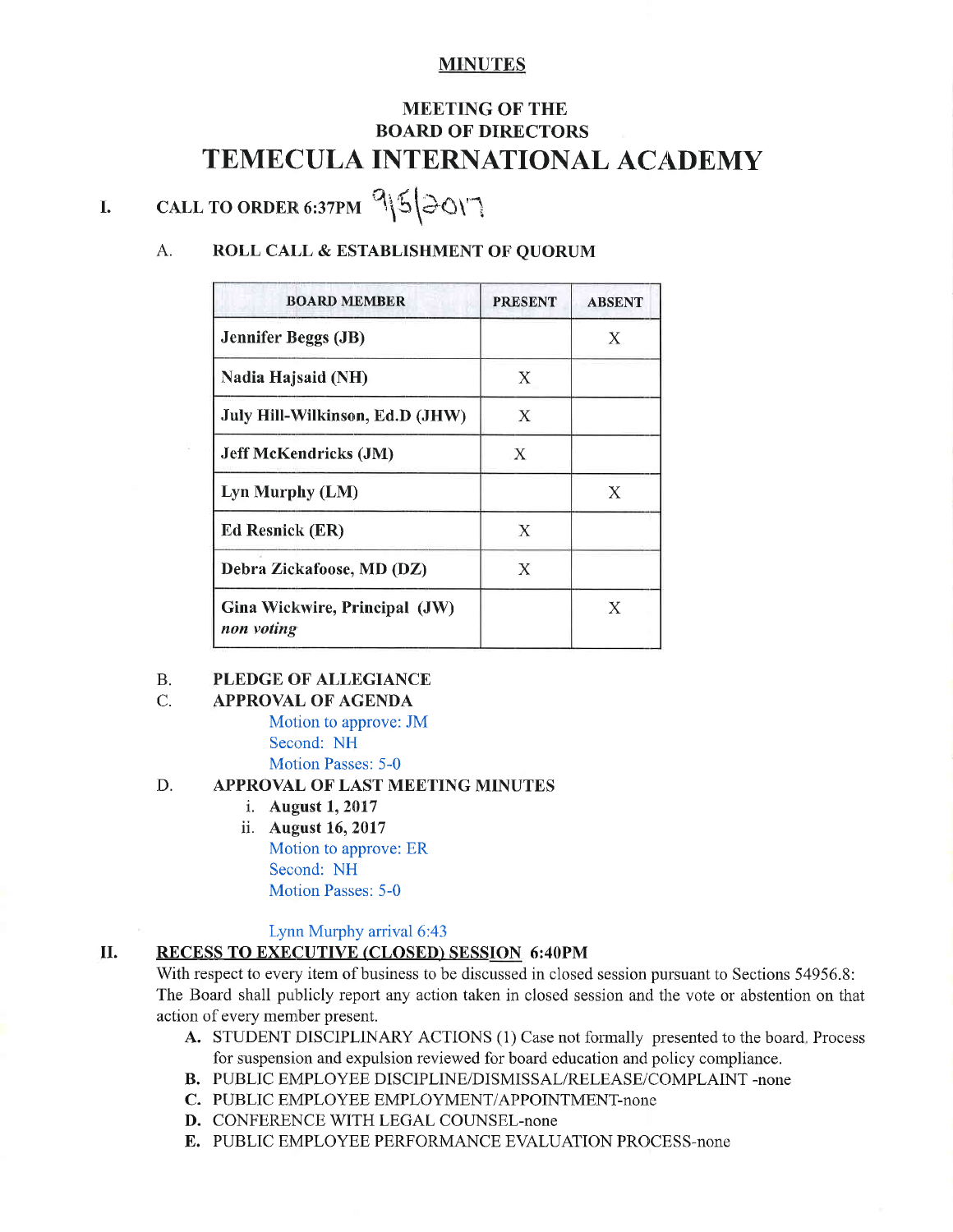REPORT OF ACTION(S) TAKEN IN CLOSED SESSTON RECONVENE OPEN SESSION: TIME 7:08 1st JM, 2nd ER, Motion passed 6-0

### III. COMMUNICATIONS

### A. ORAL COMMUNICATIONS 7:00 PM

ORAL COMMUNICATIONS: Non-agenda items: no individual presentation shall be for more than three  $(3)$  minutes and the <u>total time for this purpose shall not exceed fifteen</u>  $(15)$  minutes. Ordinarily, Board members will not respond to presentations and no action can be taken due to California's public meeting laws. However, the Board may give direction to staff following a presentation

#### IV. CONSENT ITEMS|

All matters listed under the consent agenda are considered by the Board to be routine and will be approved/enacted by the Board in one motion in the form listed below. Unless specifically requested by a Board member or a member of the public to be removed from the Consent Agenda for discussion, there will be limited or no discussion of these items prior to the Board votes on them. The President recommends approval of all items on the consent agenda.

A. Classified/Certified Final Board Contract Approval for 2017-2018 School Year <sup>I</sup>st: JHW 2nd: NH Motion Passes: 6-0

#### ITEMS SCHEDULED FOR DISCUSSION, UPDATE AND/OR ACTION V.

- A. DISCUSSION and ACTION on JPA JOINT EDUCATIONAL TRANSIT (JET) CONTRACT mail, payroll deliver to 31530 La Serena school contract with RCOE entity, cost approx \$500. Will meet about a backup plan in case we can not be included in this year. 1st NH: 2nd: ER Motion Passes: 6-0
- B. PRESENTATION BY SAVANTCO, John Arndt CFO back office service contractors, Galaxy interface, internal control. Overview of GALAXY, payroll, Accounts Payable, and how SavantCo, TIA and RCOE work together to keep all fiscal transactions transparent. He will return in December for an update.
- C. DISCUSSION AND UPDATE on FINANCE REPORT CDE LOAN update and status, CAM advances, payroll flow, Galaxy workflow and AP transition. Start up costs, payroll, and rent have been paid thus far. Waiting for funds frorn grant and loan to cover accounts payable.
- D. DISCUSSION AND APPROVAL Adding Principal to GALAXY Signature To File... 1st:NH 2nd:JM Motion Passes: 6-0
- E. DISCUSSION and UPDATE of ANNUAL Riverside County Office of Education (RCOE), MEMORANDUM OF UNDERSTANDING (MOU) - Update to board on MOU review, filings met and outstanding, closure bond. Adding internal controls, then complete.
- F. DISCUSSION and APPROVAL of FINAL INTERNAL FISCAL CONTROL POLICY- action on final review and acldendums and audit firm review for adoption at next meeting in October. Will include final GALAXY interface policy. .1st:NH 2nd: JHW Motion Passes: 6-0
- G. DISCUSSION and UPDATE on PCSGP apportionment schedule, purchases and purchase orders for curriculum, supplies, office, apportionment schedule. SAM account, Grant expenditures and submission. First installment to come in October, installments after that through July of 2018.